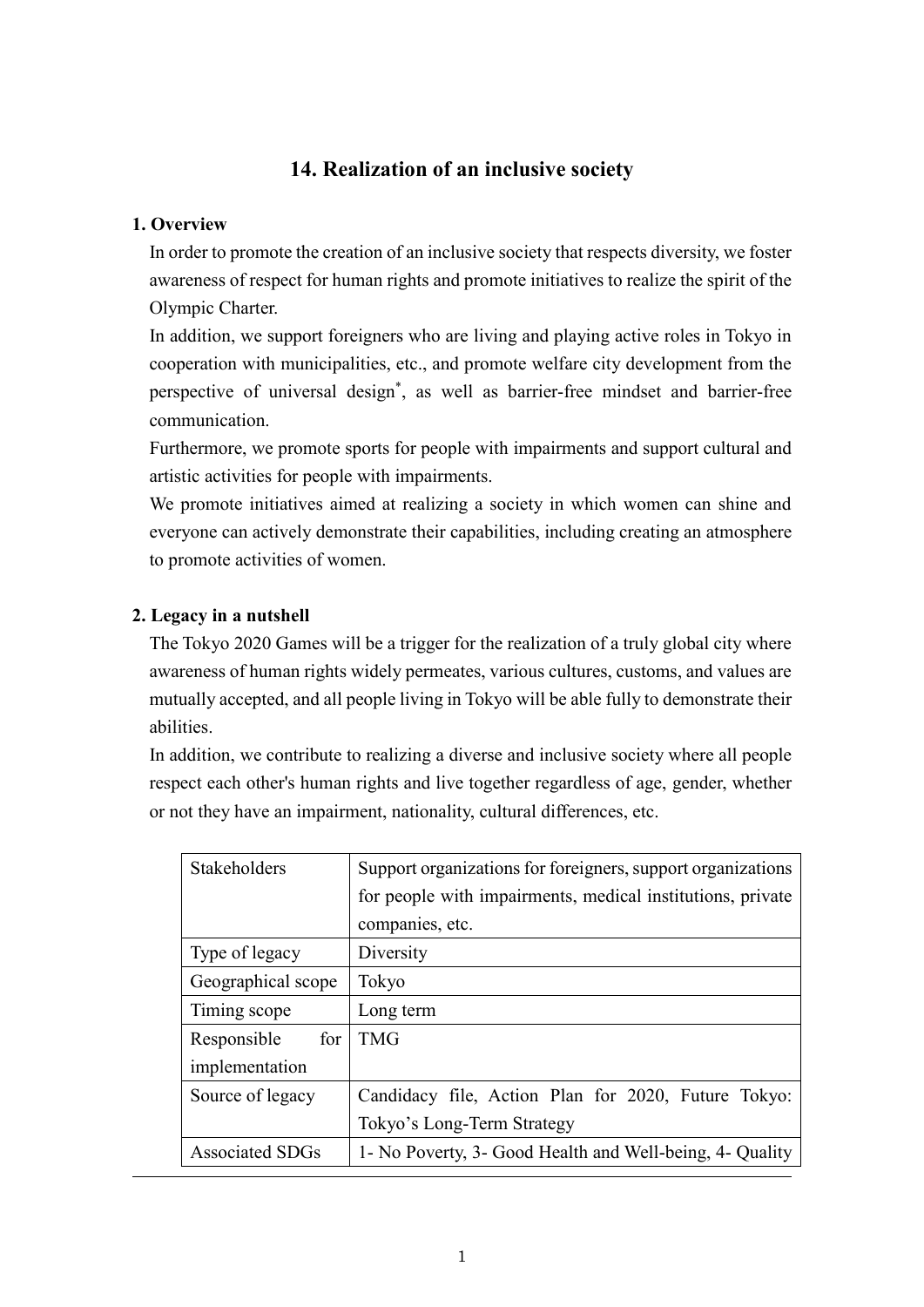| Education, 5- Gender Equality, 8- Decent Work and         |  |  |  |
|-----------------------------------------------------------|--|--|--|
| Economic Growth, 9- Industry, Innovation and              |  |  |  |
| Infrastructure, 10- Reduced Inequalities, 11- Sustainable |  |  |  |
| Cities and Communities, 17- Partnerships                  |  |  |  |

#### **3. Development**

#### **(1) Why**

Even prior to the decision to host the Games, TMG has implemented comprehensive measures regarding the respect for human rights. However, with keeping an eye on domestic and international trends and taking the Tokyo 2020 Games as an opportunity, it is necessary to widely spread the principle expressed in the Olympic Charter that any kind of discrimination shall not be allowed to the citizens.

In addition, in order to promote multicultural inclusivity where all people including foreigners play active roles, it is indispensable for the government and organizations that support foreigners to work together based in their respective roles.

Furthermore, in anticipation of the delivery of the Games, it is necessary to make the software barrier-free in addition to developing the hardware so that all people can live in and visit Tokyo safely, securely and comfortably.

The World Economic Forum's Gender Gap Index announced by the World Economic Forum, Japan ranks low  $(101<sup>st</sup>$  among 135 countries in 2012), and is required to create a social environment in which women can fully display their capabilities and change awareness in society.

#### **(2) When**

| FY2013 | Strengthening of the foreign patient acceptance system started            |  |  |
|--------|---------------------------------------------------------------------------|--|--|
| FY2015 | The "Human Rights Festa Tokyo" was held (implemented every year           |  |  |
|        | thereafter)                                                               |  |  |
|        | The "Tokyo Guidelines for the Promotion of Intercultural Cohesion         |  |  |
|        | " were formulated                                                         |  |  |
|        | *These guidelines describe the basic concept and direction of measures to |  |  |
|        | promote multicultural symbiosis in anticipation of the realization of a   |  |  |
|        | multicultural inclusive society where both Japanese and foreigners can    |  |  |
|        | participate and play active roles                                         |  |  |
| FY2016 | The "Guidelines of 'Barrier-free Mindset' and 'Barrier-free               |  |  |
|        | Communication' for Municipalities and Businesses" were formulated         |  |  |
|        | "TEAM BEYOND", project to cheer and support on para-sports, was           |  |  |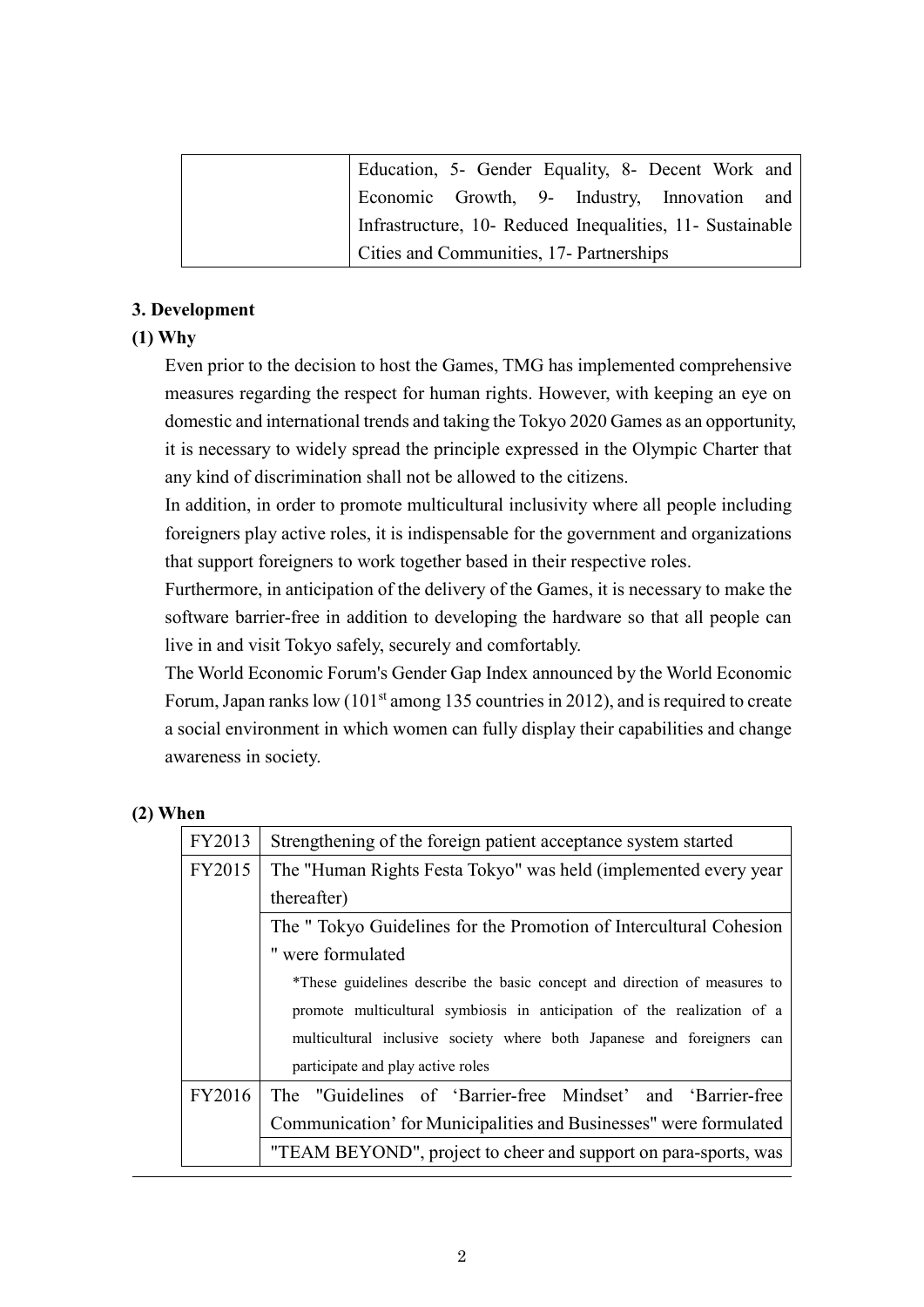|        | established                                                                           |  |
|--------|---------------------------------------------------------------------------------------|--|
| FY2017 | "Life in Tokyo: Your Guide", a life information booklet for foreigners                |  |
|        | starting to live in Tokyo, was published                                              |  |
| FY2018 | The "Ordinance to Promote Understanding of and Prohibit                               |  |
|        | Discrimination Against People With Impairments in Tokyo" was                          |  |
|        | enacted                                                                               |  |
|        | The "Ordinance Seeking Realization of the Principle of Respect for                    |  |
|        | Human Rights Outlined in the Tokyo Olympic Charter" was enacted                       |  |
| FY2019 | "A panel for Success of Tokyo 2020 Paralympic Games and                               |  |
|        | Enhancement of Accessibility" was established                                         |  |
|        | *The panel's goal is to make the Tokyo 2020 Paralympic Games a success and to         |  |
|        | promote initiatives to make Tokyo a leading city in terms of universal design in line |  |
|        | with the mood prior to the Tokyo 2020 Games. Members from various sectors held        |  |
|        | meetings and on-site inspection of the competition venues.                            |  |
|        | "Basic Plan on Gender Identity and Sexual Orientation" was                            |  |
|        | established                                                                           |  |
|        | * In accordance with the "Ordinance Seeking Realization of the Principle of           |  |
|        | Respect for Human Rights Outlined in the Olympic Charter", the plan defines the       |  |
|        | basic concept, measures being taken and future directions, regarding gender           |  |
|        | identity and sexual orientation.                                                      |  |
| FY2020 | Tokyo Metropolitan Foundation "TSUNAGARI" was established                             |  |
|        | * To realize a society where each and every citizen can shine, we implement           |  |
|        | projects to promote the creation of an intercultural society where foreign residents  |  |
|        | are supported and a volunteer culture is established; and a mutual-assistance society |  |
|        | by supporting town and resident associations that play core roles in the community.   |  |

## **(3) Who**

TMG

## **(4) How**

## ① **Initiatives to realize the spirit of the Olympic Charter**

 $\circ$  We establish the "Ordinance Seeking Realization of the Principle of Respect for Human Rights Outlined in the Tokyo Olympic Charter" and based on the ordinance we develop measures to promote the principle of respect for human rights, and comprehensively promote human rights measures such as initiatives to promote understanding of diversity and eliminate unfair discriminatory speech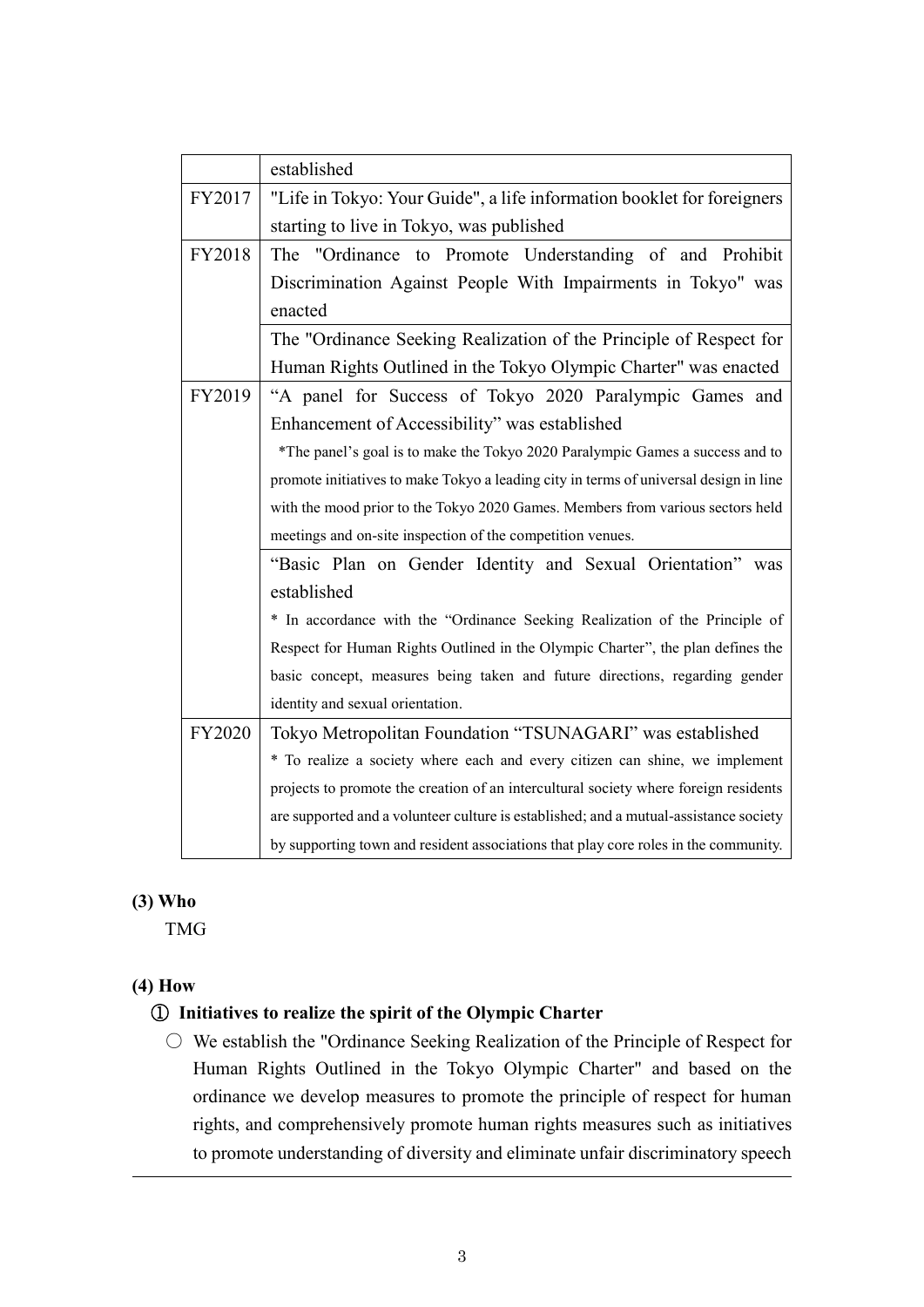and behavior against people from outside Japan, etc.

- $\circ$  Since human rights issues such as people with impairments, foreigners, victims abducted by North Korea authorities, gender identity and sexual orientation\* have been diversified, at the Tokyo Metropolitan Human Rights Plaza\* , which is a base for enlightenment of human rights, we enlighten a wide range of people, including children and young people who will lead the next generation, through the enrichment of exhibitions and seminars, etc. and collaboration with local governments, educational institutions, and companies, and actively develop outreach activities.
- $\circ$  At the Tokyo Metropolitan Human Rights Plaza, we cooperate with companies and NPOs to discuss providing places for exchange among various people. In addition, to expand the range of actions to raise awareness toward human rights, we hold lectures on human rights targeting personnel in charge of human rights issues at municipalities and companies, utilizing know-how and other resources developed by the Tokyo Metropolitan Human Rights Promotion Center.
- $\bigcirc$  In cooperation with various entities, we implement the Human Rights Festa Tokyo, which develops with timely themes so as to raise awareness for a wide range of generations, and hold a symposium on the Olympic and Paralympic Games and human rights so as to deepen understanding of human rights and disseminate the concept of "Tokyo" as a city respecting human rights to both

<Human Rights Festa Tokyo 2018> "Olympic and Paralympic and Human Rights" $>$ [1]



inside and outside Japan. We update the events to provide more opportunities for exchange for more people and conduct displays in collaboration with various entities.

- $\circlearrowright$  We provide specialized consulting service for people with difficulties in terms of gender identify and sexual orentation using social media. Also, we hold trainings for private companeis and support initiatives of the companies to make "LGBT\* Friendly Declaration".
- ② **Realization of a multicultural inclusive society where foreigners can participate and play active roles**
	- $\circ$  In order to realize a multicultural inclusive society, we raise awareness among Tokyo residents, promote mutual understanding between foreigners and Japanese,

<sup>[1]</sup> Future Tokyo: Tokyo's Long-Term Strategic Vision (TMG)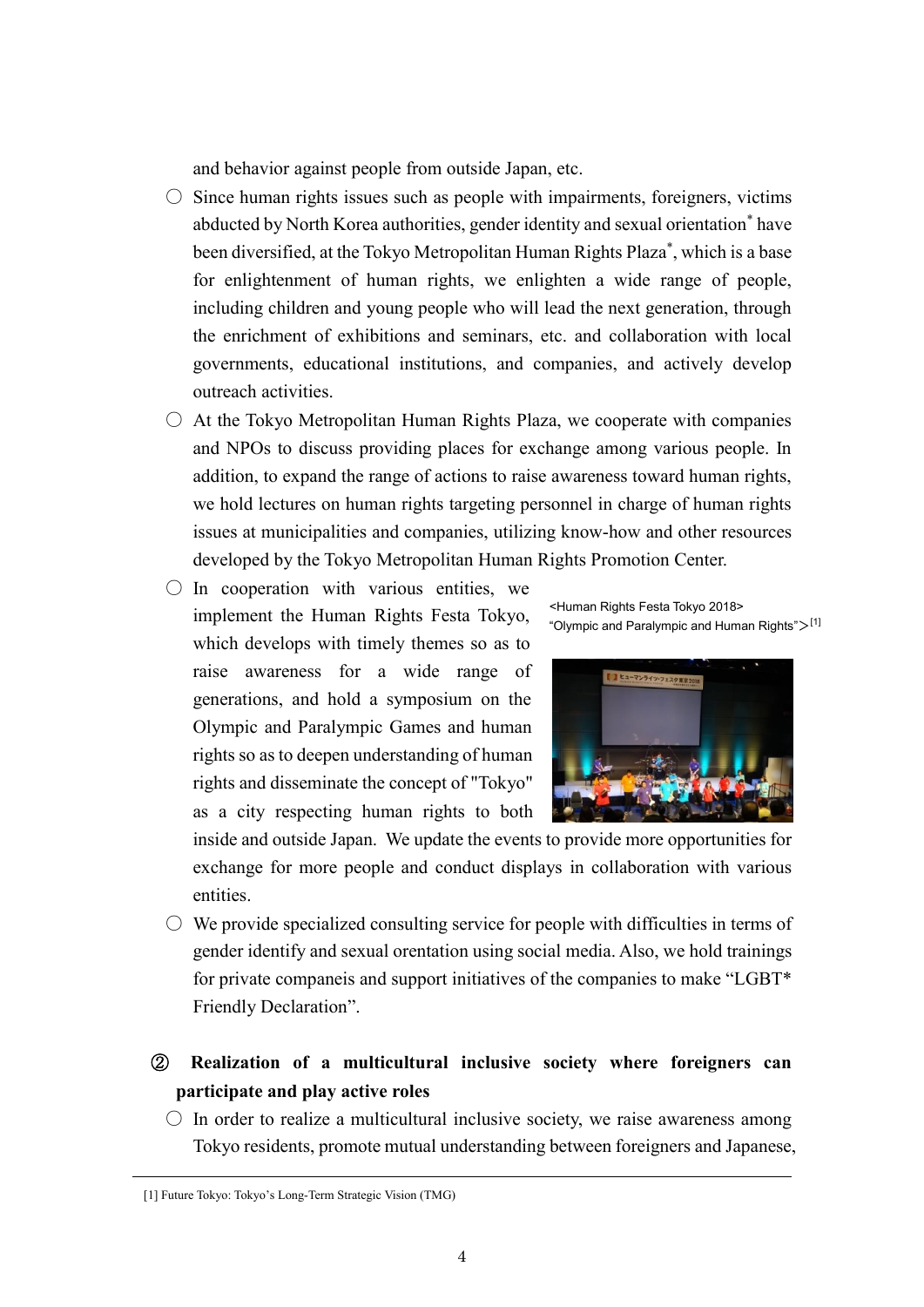and strengthen information dissemination which can correctly reach foreigners, by improving the convenience of existing information provision tools such as "Life in Tokyo: Your Guide" (supported languages: Japanese, English, Chinese, Korean, Vietnames and Nepalese).

 $\circ$  In order to broadly support the lives of diverse foreign residents, TMG strengthen the network from a wide-area perspective, in addition to support for municipalities and local support organizations for foreigners.





- $\circlearrowright$  We set up the "Tokyo Metropolitan Foundation "TSUNAGARI"" with the aim of deepening understanding between the Japanese and non-Japanese people and realize a city where all can live comfortably, as well as to supporting revitalization of communities.
- $\circ$  In order to provide support in minor languages that are difficult to be offered at the municipal level, we operate the Tokyo Multilingual Consultation Navi and provide interpretation services. Also, we accept inquiries and offer consultations provided by specialists, including legal issues that are hard to be dealt with at consultation desks at municipal offices and provide face-to-face or online consultations.
- $\circlearrowright$  In order to ensure that foreign residents of Tokyo to obtain living information they need, we operate the Tokyo Intercultural Portal Site and answer consultations frequently received from foreigners 24 hours a day and 365 days a year using a chatbot.
- $\circ$  In order to create an environment where foreigners can acquire Japanese language skills necessary for their daily living, we create database of Japanese language classes and promote a system of Japanese language education in local communities in cooperation with municipalities and international associations.
- $\circ$  In order to promote the use of "Easy Japanese", we implement awareness-raising initiatives at municipalities, local communities and private companies making use of videos and leaflets.
- $\circlearrowright$  In order to promote participation of foreign nationals in local communities, we support initiatives that will lead to the creation of a multicultural society implemented by neighborhood associations and resident's associations.
- "Tanoshii Gakko", a textbook for children and students who need Japanese language instructions, was revised and posted on the Tokyo Metropolitan

<sup>[2]</sup> Future Tokyo: Tokyo's Long-Term Strategy (TMG)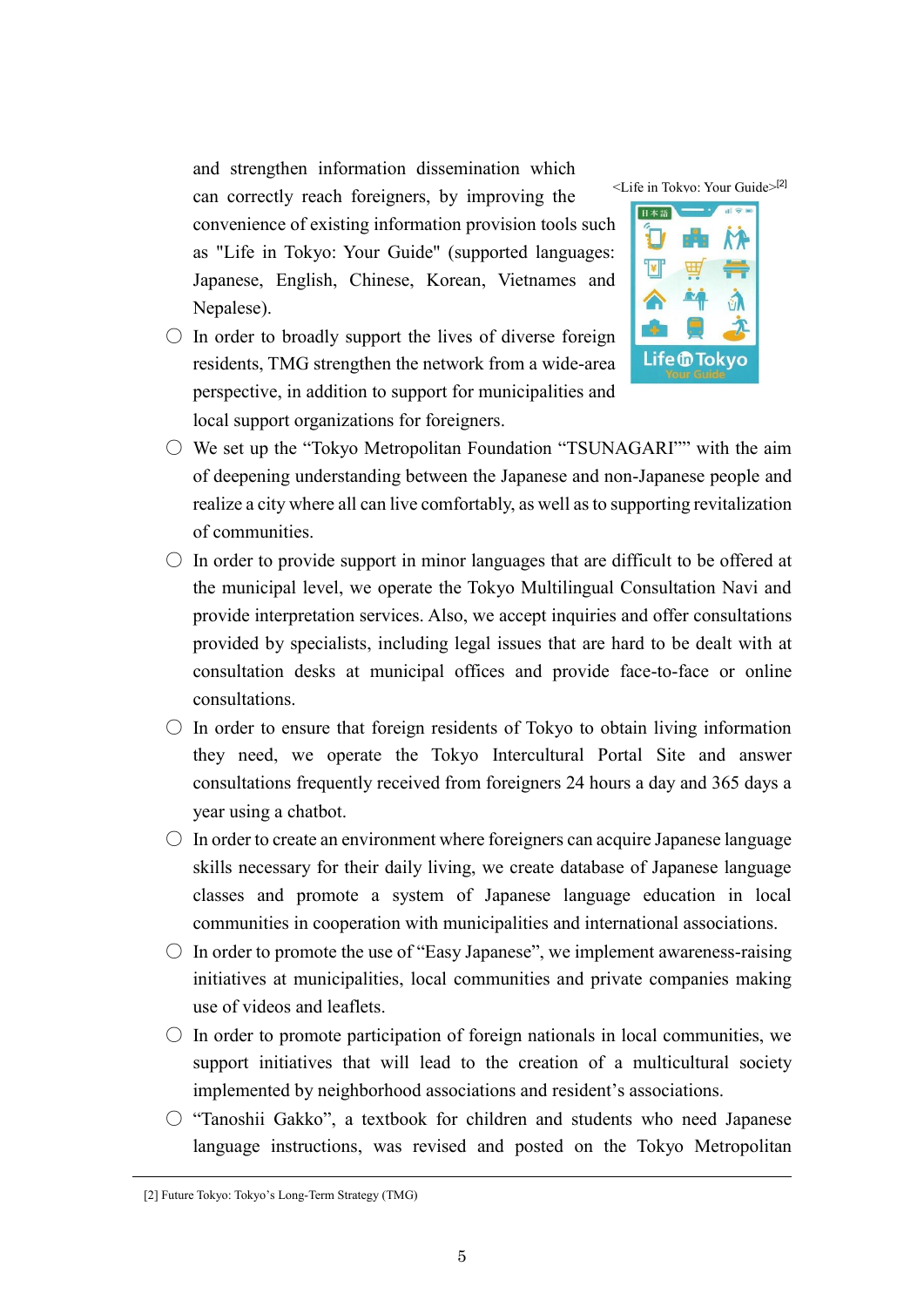Government's website.

- $\circ$  Individual instructions are provided at Tokyo Metropolitan high schools utilizing outside personnel.
- $\circ$  The Japanese language instruction handbook (for high schools) for teachers is going to be created to enrich the contents of Japanese language instructions.
- $\circlearrowright$  We enriched disaster preparedness drill for foreigners so that foreigners could live safely and securely in Tokyo, and prepared a portable pocket guide "Help Card for Foreign Nationals" with information useful in emergencies such as disasters, sudden illnesses, and injuries, and a leaflet about the disaster prevention using "easy Japanese".
- $\circ$  Based on the needs of foreigners, we promote initiatives to enrich multilingual support regarding the provision of medical institution information on the website, etc.
- $\circlearrowright$  We support private medical institutions for initiatives such as multilingualization of in-hospital signage, and enrich the acceptance system by conducting training for the purpose of enhancing the ability to handle foreign patients targeting healthcare professionals, and by improving the emergency interpretation service by telephone. In addition, we develop a multilingual medical care system by acquiring third-party certification related to the foreign patient acceptance system at all 14 metropolitan / public corporation hospitals.
- $\circ$  We utilize the "Tokyo Disaster Prevention App" and the Tokyo Disaster Prevention Website to enrich disaster prevention information and promote multilingualization.
- $\circ$  We transmit information necessary for foreigners at the time of the disaster occurrence accurately and effectively in multiple languages using  $\text{ICT}^*$  such as apps and digital signage.
- $\bigcirc$  We post disaster prevention-related information on digital signage\* in fire departments, etc. in multiple languages to convey safety and security information to foreigners.
- $\circ$  We deploy 70 ambulance teams that can take actions in consideration of customs of different cultures, etc., utilizing multilingual speech translation apps at 26 fire stations in Tokyo, and build a rescue and ambulance transport system that can accommodate sick and wounded foreigners.
- $\circ$  At the Life Safety Learning Center, we implemented special opening at night for people who could not visit during the day and conduct night tours that allow visitors to experience disaster occurring at night, and promoted the development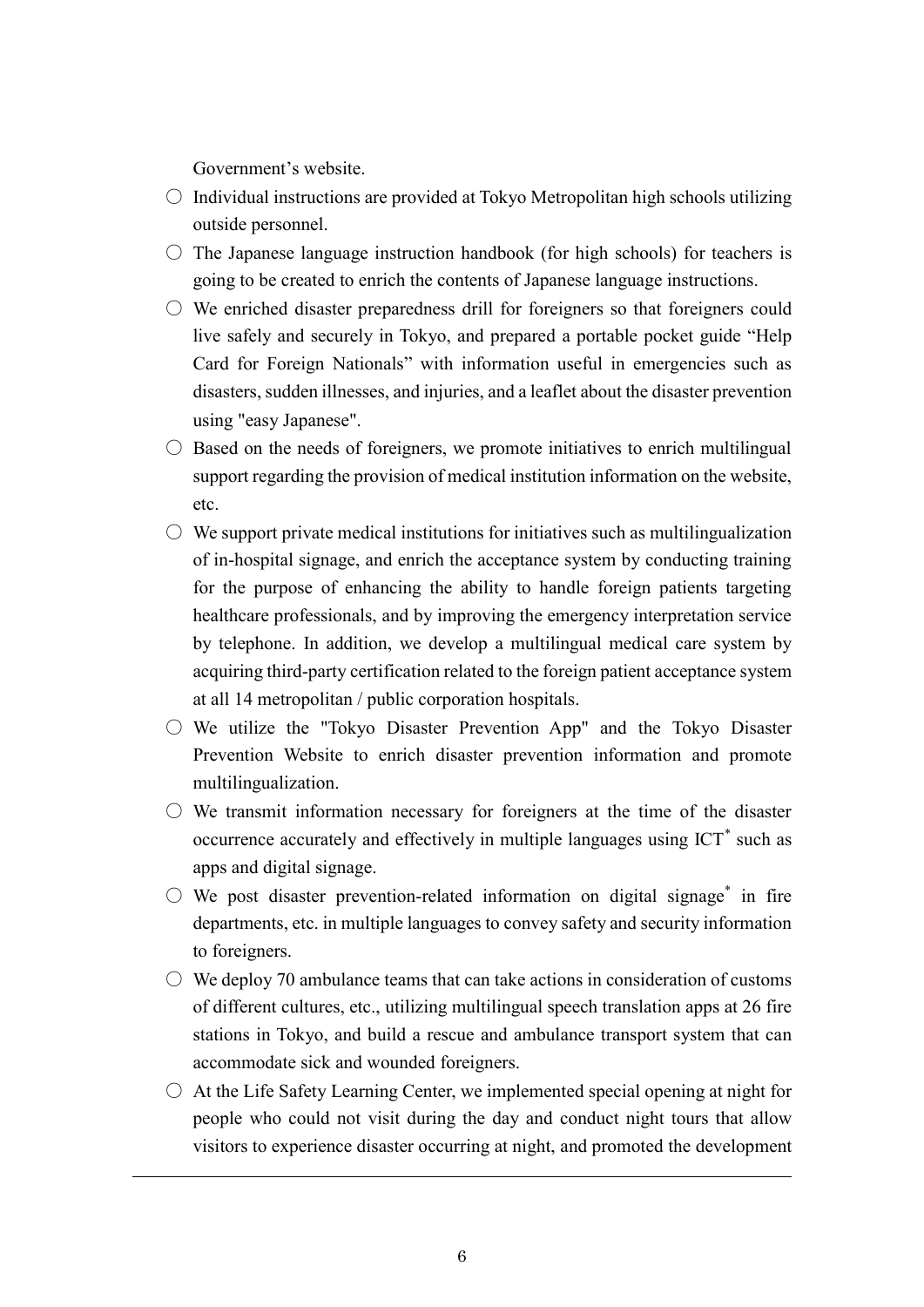of new experience programs and refurbishment of facilities using ICT, so as to provide more effective opportunities for experiential learning about disaster prevention even to foreigners with various cultural backgrounds and disaster prevention awareness.

## ③ **Realization of an inclusive society where people with and without impairments respect and support each other**

- $\circlearrowright$  We further promote the city development with universal design by utilizing the ideas described in the "Tokyo 2020 Accessibility Guidelines\*" and the knowledge gained through the designing and building of accessibility-conscious metropolitan competition facilities.
- $\circ$  In anticipation of the Tokyo 2020 Games, we conduct inspections of buildings, parks, etc. with the participation of residents, including people with impairments, etc., and support municipalities that will work on repairs based on their opinions.
- Based on the enforcement of the "Ordinance to Promote Understanding of and Prohibit Discrimination Against People With Impairments in Tokyo", we conduct training for private companies, including experiences of impairments and dialogue with people with impairments.
- $\circlearrowright$  With regard to the "Act for Eliminating Discrimination against Persons with Disabilities" and the "Ordinance on the Elimination of Discrimination Against People with Impairements in Tokyo", we implement initiatives to promote understanding and disseminate them among companies and Tokyo residents. In addition, we establish a system to provide specialized consultation for both people with impairements and private organizations and a system to resolve confilicts by third-party organizations.
- $\circ$  We promote understanding of people with impairments and provision of reasonable consideration\* to them at private companies by disseminating information and holding symposiums on the "Heart City Tokyo", a website which posts assistance methods according to impairment characteristics, etc.
- $\circ$  In order to help Tokyo residents to deepen their knowledge and understanding on impairments from childhood, we support initiatives taken by municipalities based on the results of the discussions of regional councils to support elimination of discrimination for people with impairments.
- $\circlearrowright$  We improve the "Tokyo Universal Design Navigator", an information website regarding universal design, to enrich the information posted so that information necessary for going out can be easily obtained, and promote its dissemination.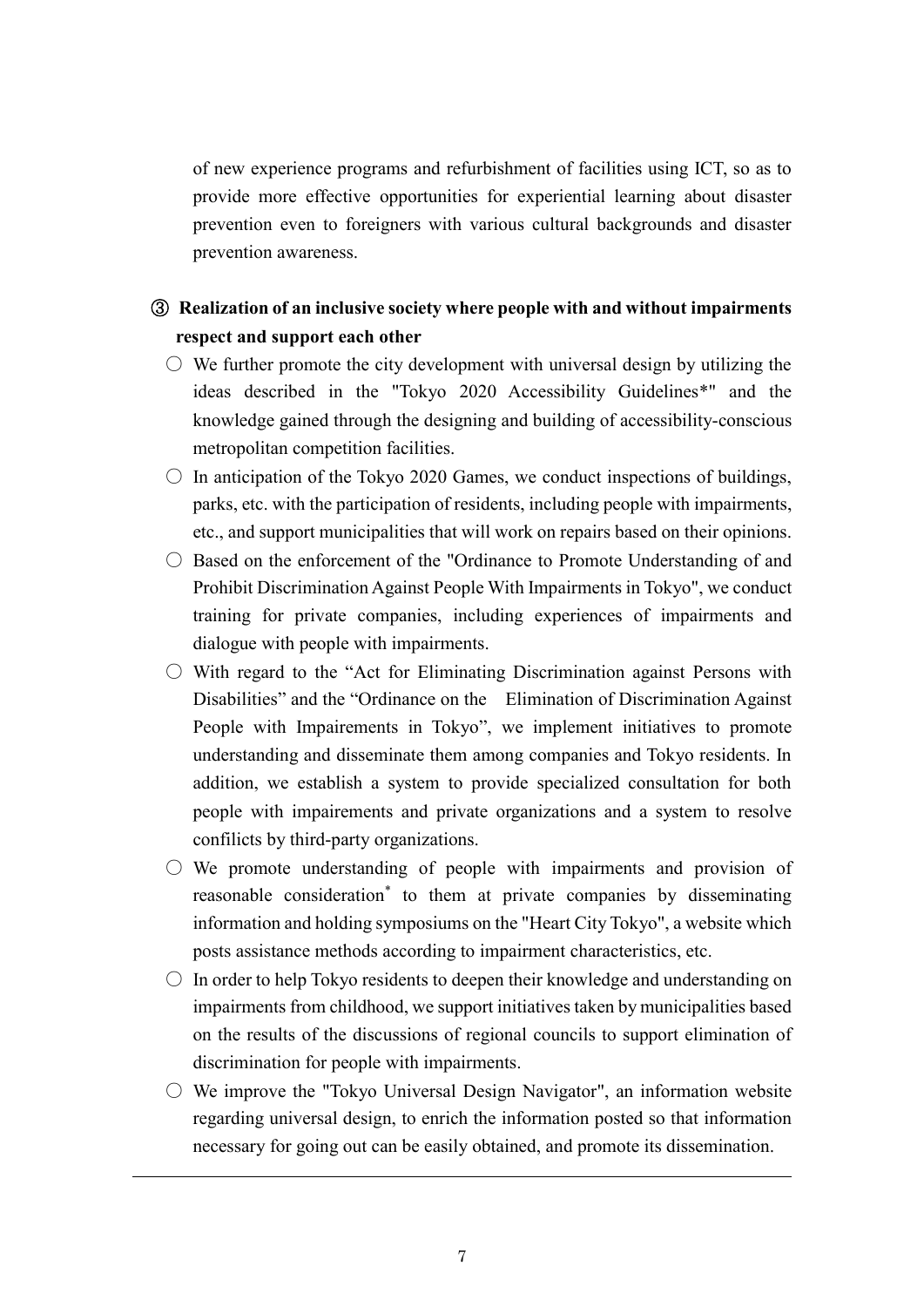$\bigcirc$  In order to enable people who need assistance and consideration to receive appropriate assistance, etc. anywhere in Japan, we promote the widespread dissemination of the "Help Mark" and "Help Card" by promoting their usage



by municipalities, conducting PR activities through nationwide events, and posting ads in public transportation.

- $\circlearrowright$  We make efforts to raise awareness of sign languages through events, etc., and hold seminars to foster Tokyo residents who can use sign languages.
- $\circ$  We provide remote sign language services using smartphones and tablets for hearing-impaired people who visit the Tokyo Metropolitan Government's facilties and offer a remote sign language interpreter call service forcommunicating with the section in charge in the Tokyo Metropolitan Government.
- $\circlearrowright$  We support municipalities' efforts to promote barrier-free communication, such as the creation of local barrier-free maps.
- $\bigcirc$  In order for visually impaired people to understand the contents of the tax payment notice, we attach audio codes to all envelopes of the tax payment notice and provide information on the tax amount, etc. to those who want.
- $\circlearrowright$  We utilize guidelines on barrier-free mindset, etc., to support municipalities that carry out various initiatives such as universal design education in schools and communities, training of supporters for welfare city development, and dissemination and enlightenment for improving the service of businesses.
- $\circ$  For the purpose of promoting barrier-free mindset, we register and announce companies that will work to raise awareness among their employees and cooperate with the initiatives of TMG and municipalities as "Tokyo barrier-free mindsets support corporations ".
- $\circ$  In the model parks where trials are implemented, we install playground equipment which even children with impairments can enjoy and utilize it as a place for children to learn "barrier-free mindset" in society.
- $\circlearrowright$  We promote art activities in collaboration with art universities, etc. and exchange activities through sports for people with impairments at special support schools.
- $\circ$  Through the utilization of websites and SNSs, collaboration with media, and information dissemination through events, etc., we promote the understanding and awareness of para-sports, enrich events that both people with and without

<sup>[3]</sup> New Tokyo. New Tomorrow. –The Action Plan for 2020- (TMG)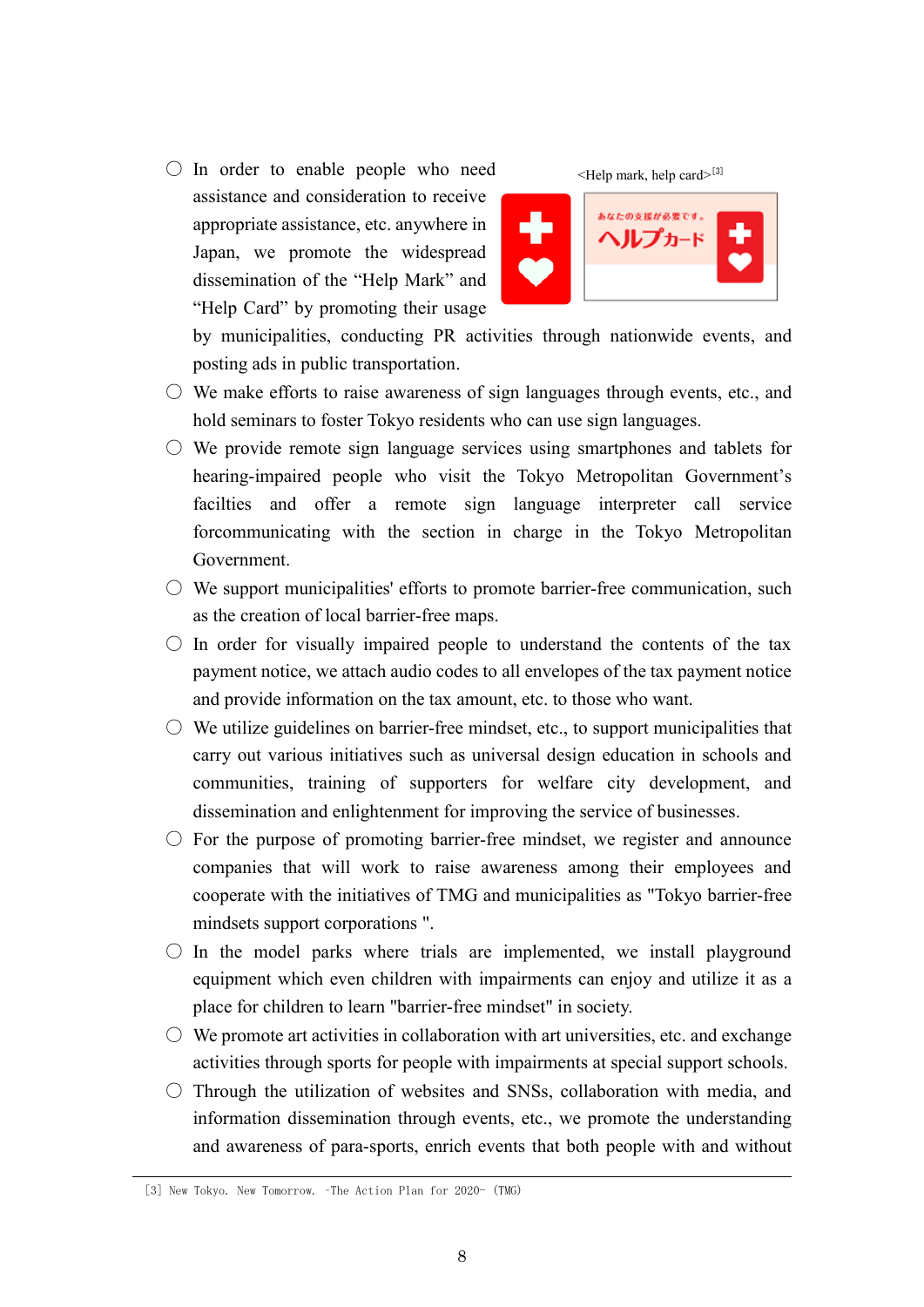impairments can enjoy together, and provide an opportunity for people with impairments to start sports.

- $\circ$  In order to support cultural and artistic activities for people with impairments, we implement the "social support subsidization through arts and culture".
- $\circ$  In order to promote social involvement of people with impairments through artistic activities, we support social welfare service corporations to implement projects to be the base of supporting artistic activities of people with impairments by providing assistance in consultations, human resources trainings, and offering opportunities of presentation of art works.
- $\circ$  Taking the Tokyo 2020 Games as an opportunity, we introduce episodes of parasports athletes on Twitter, in which they felt happy with considerations of people around them in daily living, with the aim of promoting barrier-free mindset.

## ④ **Achieving a society in which women can shine and everyone can actively demonstrate their capabilities**

- $\circ$  In order to create an atmosphere to support women's active participation in society, we develop strategic initiatives including the presentation of the Tokyo Women's Empowerment Award and organizing the Tokyo Discussion for Women's Empowerment.
- $\circ$  In order to reform awareness in society and actions of people so that men and women share housework and child rearing, we develop mindset reform campaigns for men to involve more in housework and child rearing.
- $\circ$  In order to promote participation of women in the decision-making process, we promote appointment of women in councils and other occasions by publicly inviting women with expert knowledge.
- $\circ$  We offer detailed and multilayered support according to the life stage of women in various fields, including education, working, pregnancy/childbirth/child rearing and community activities.
- $\circ$  In order to promote women's success in sports, we support the development of athletes in consideration of physical features of women and foster awareness toward women's participation by implementing training for sports associations.

#### **(5) Benefits**

The following achievements will create an environment where foreigners can play active roles and live in Japan with peace of mind, and promote the city development with a barrier-free mindset, barrier-free communication, and universal design, so as to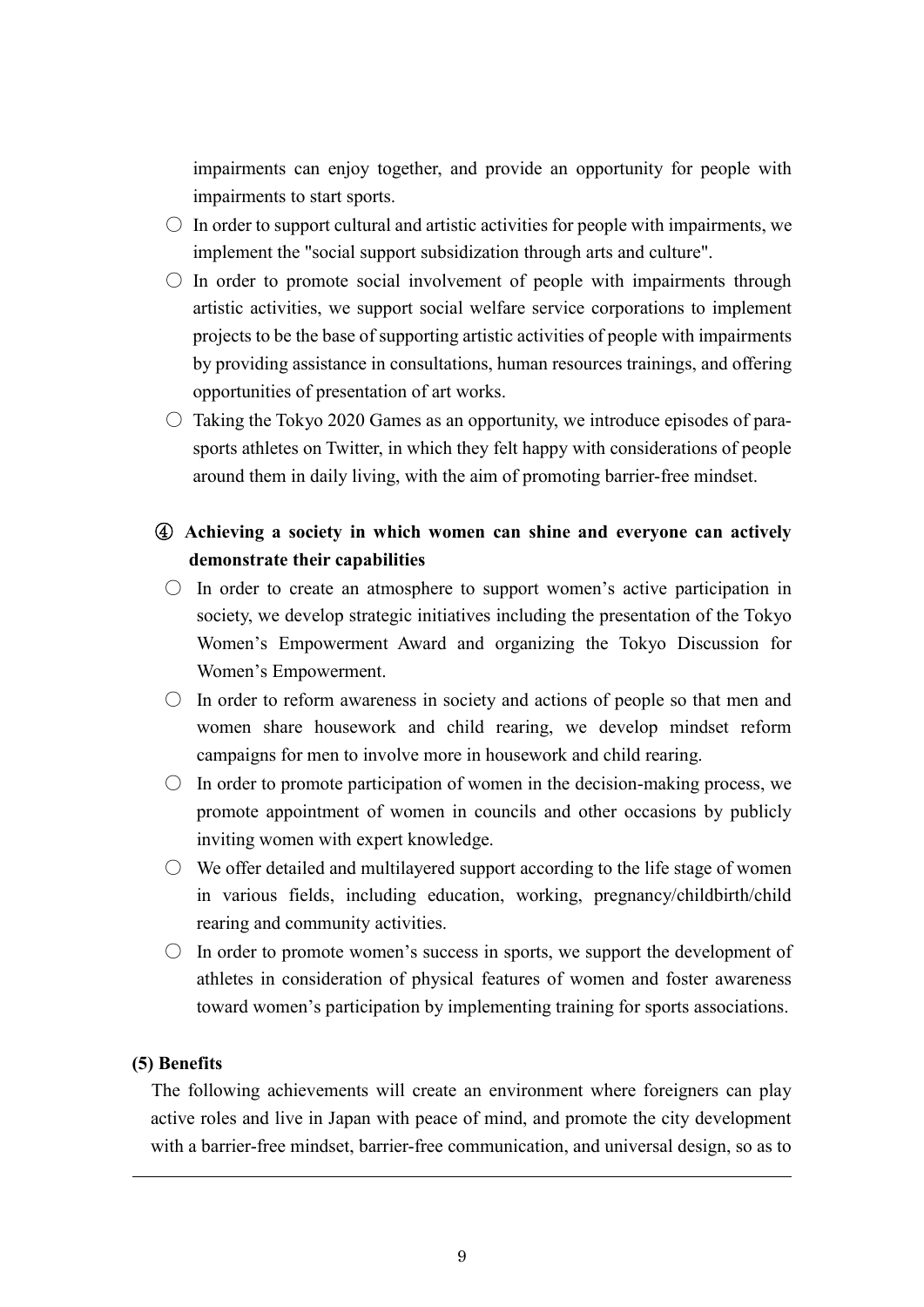realize an inclusive society where everyone respects and supports each other, regardless of age, gender, with/without impairments, nationalities and cultural differences.

- $\circ$  Initiatives to contribute to respect for human rights in anticipation of the realization of the spirit of the Olympic Charter will progress.
- $\circ$  The functions of the human rights enlightenment base will be strengthened.
- $\circ$  Human rights enlightenment events that many people can participate in will be held.
- $\circ$  The development of a multilingual medical care system will progress at metropolitan hospitals and public corporation hospitals.
- $\circ$  A new system to support citizens' activities for promoting creation of a mutualassistance society and multicultural inclusivity will be prepared.
- $\bigcirc$  Many municipalities will carry out initiatives related to the promotion of barrierfree mindset.

#### **4. Facts and figures**

| of the<br>Promotion    | Full enforcement of the Tokyo Ordinance Seeking                |  |
|------------------------|----------------------------------------------------------------|--|
| initiatives<br>that    | Realization of the Principle of Respect for Human              |  |
| contribute to respect  | Rights Outlined in the Olympic Charter (April 1, 2019)         |  |
| for human rights with  |                                                                |  |
| the aim of realizing   |                                                                |  |
| spirit of the<br>the   |                                                                |  |
| Olympic Charter        |                                                                |  |
| Strengthening of       | Number of times of project implementation: 55 times in         |  |
| functions of the bases | total                                                          |  |
| for raising awareness  | Planned exhibitions, classes for human rights for Tokyo        |  |
| of human rights        | residents, classes regarding human rights for children,        |  |
|                        | etc.                                                           |  |
| Expansion of events    | "Human Rights Festa Tokyo 2019" was held (14,300               |  |
| for raising awareness  | visitors)                                                      |  |
| of<br>human<br>rights  |                                                                |  |
| where more people      |                                                                |  |
| can participate        |                                                                |  |
| of<br>Establishment    | Language trainings, trainings<br>for<br>following<br>$\bullet$ |  |
| multilingual medical   | internationalization, translation<br>of<br>websites,           |  |
| treatment systems in   | introduction of tablet terminals and compact voice             |  |
| metropolitan           | interpretation devices                                         |  |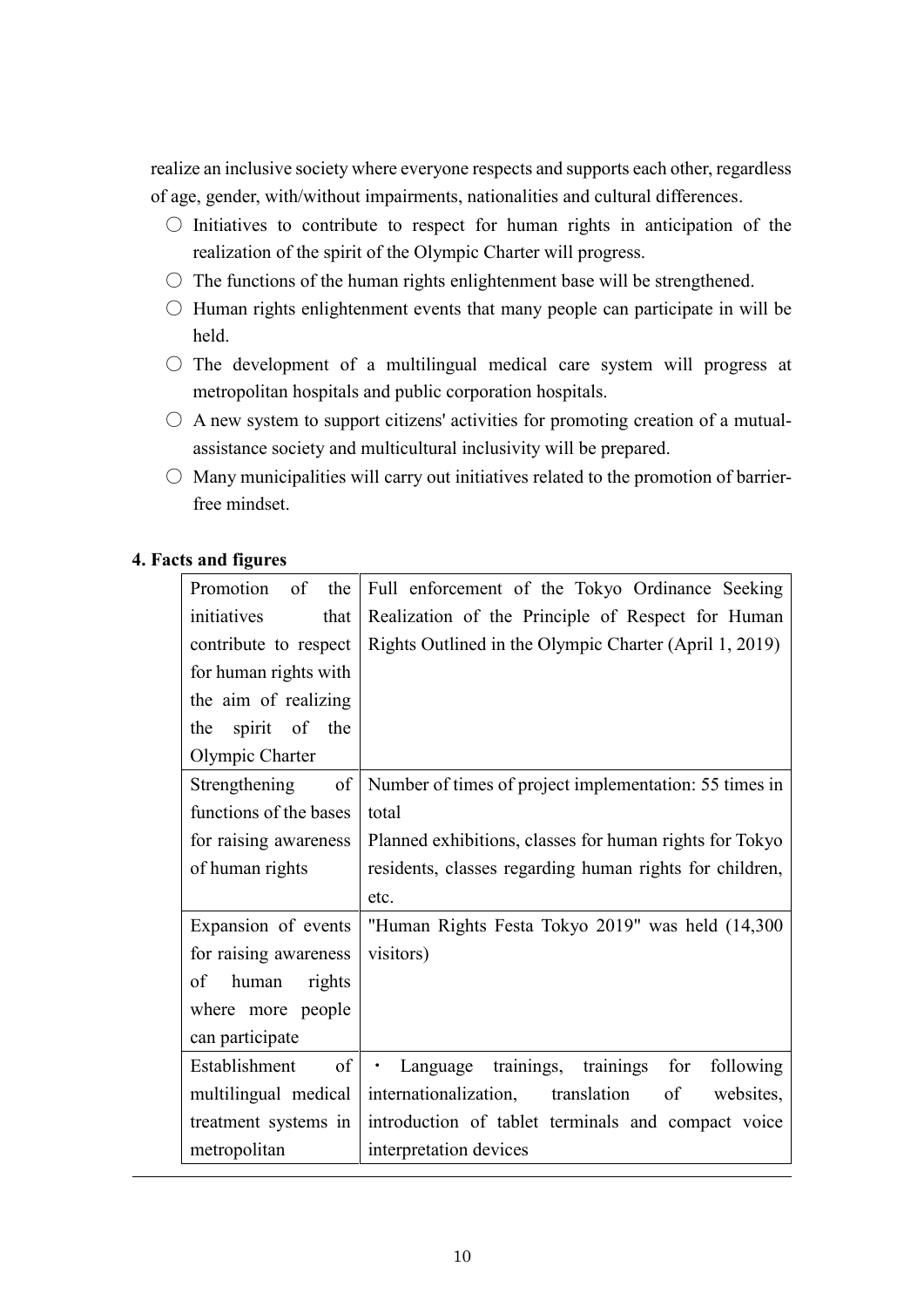| hospitals and public   | · Acquisition of JMIP (a certification system for        |  |
|------------------------|----------------------------------------------------------|--|
|                        |                                                          |  |
| corporation hospitals  | medical organizations which can accept foreign           |  |
|                        | patients) certification and receiving review (no. of     |  |
|                        | certified medical institutions: 4 metropolitan hospitals |  |
|                        | and 12 public hospitals; 2 public hospitals received     |  |
|                        | review                                                   |  |
|                        | *The 2 public hospitals that received review acquired    |  |
|                        | certification on April 7, 2020                           |  |
| Support for citizens'  | Tokyo Metropolitan Foundation "TSUNAGARI" was            |  |
| activities to promote  | established with the aim of supporting revitalization of |  |
| creation of a mutual-  | communities (October 2020)                               |  |
| society<br>assistance  |                                                          |  |
| multicultural          |                                                          |  |
| coexistence through a  |                                                          |  |
| new system             |                                                          |  |
| of<br>Expansion        | All municipalities                                       |  |
| municipalities<br>that |                                                          |  |
| implement initiatives  |                                                          |  |
| related<br>the<br>to   |                                                          |  |
| promotion of barrier-  |                                                          |  |
| free mindset           |                                                          |  |

(Items in the table are achievements to March 2020 unless otherwise noted)

# **5. Explanation of Terms**

| Universal design      | To design cities and environments in advance so that as  |  |  |
|-----------------------|----------------------------------------------------------|--|--|
|                       | many people as possible can utilize them regardless of   |  |  |
|                       | age, gender, nationality, or individual capabilities     |  |  |
| Foreign resident      | A foreigner who has legally stayed in Japan for more     |  |  |
|                       | than 3 months and is registered in the Basic Resident    |  |  |
|                       | Register                                                 |  |  |
| Gender<br>identity    | Gender identity: How a person identifies his/her own     |  |  |
| sexual orientation    | gender. Sometimes referred to as "the gender of the      |  |  |
|                       | mind"                                                    |  |  |
|                       | Sexual orientation: A concept that shows the orientation |  |  |
|                       | in which a person's love / sexuality is directed         |  |  |
| Metropolitan<br>Tokyo | enlightenment<br>A base facility for human rights        |  |  |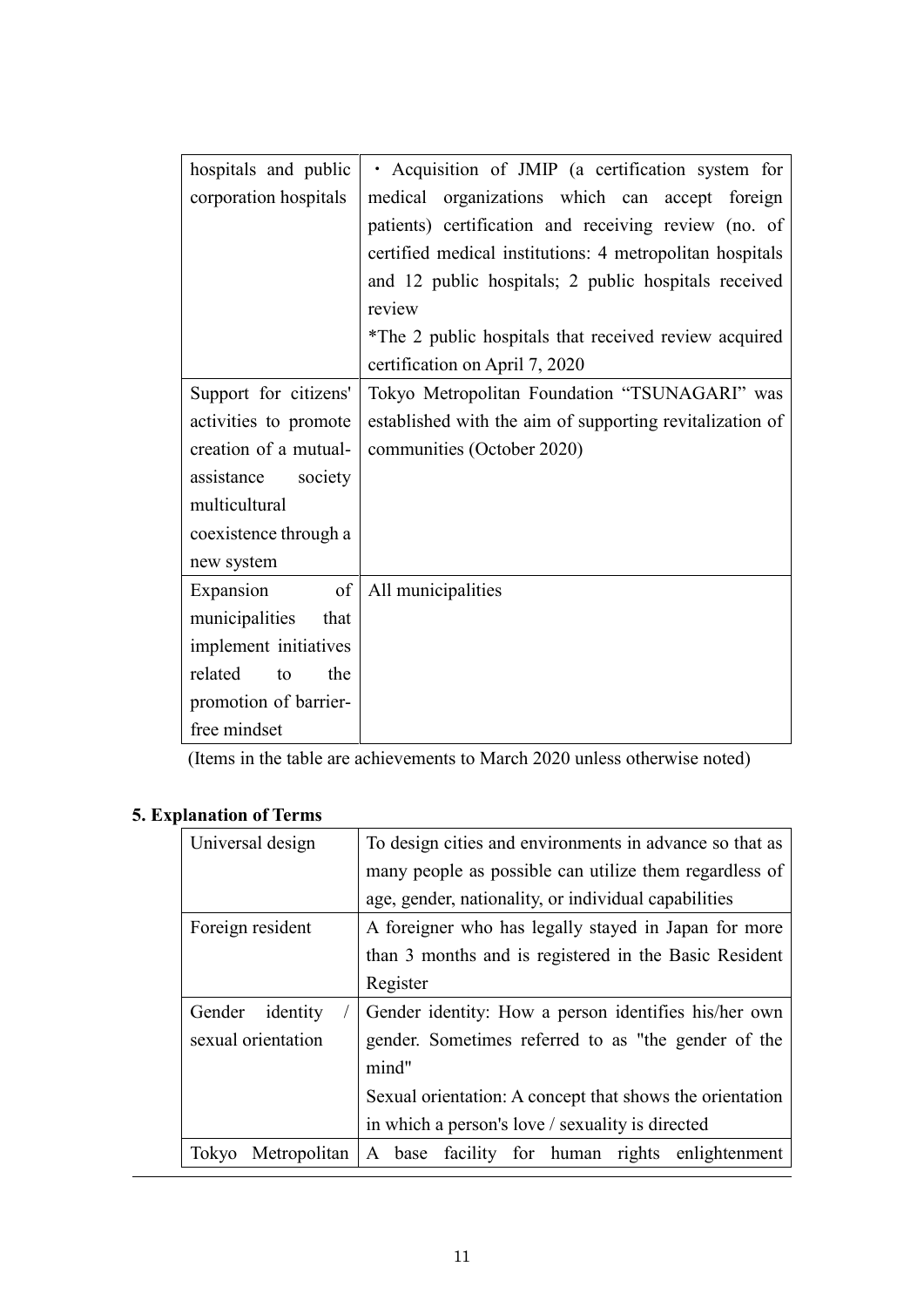| Human Rights Plaza | established by TMG. Targeting a wide range of Tokyo          |
|--------------------|--------------------------------------------------------------|
|                    | residents including children and young people who will       |
|                    | lead the next generation, this facility provides exhibition  |
|                    | and information to stimulate visitors to contemplate         |
|                    | human rights issues and also has a function to receive       |
|                    | consultation, etc.                                           |
| <b>LGBT</b>        | LGBT is a coined term combining the initial letters of       |
|                    | sexual minority:                                             |
|                    | Lesbian (women who are attracted to women); gay (men         |
|                    | who are attracted to men); bisexual (people who are          |
|                    | attracted to people of genders both the same and             |
|                    | different to their own); and transgender (people who         |
|                    | live/ desire to live with gender identity different from the |
|                    | one they were assigned at birth)                             |
| Digital signage    | A system that displays images and information on a           |
|                    | network-connected display in commercial facilities,          |
|                    | transportation facilities, stores, public spaces, etc.       |
| <b>ICT</b>         | An abbreviation for Information and Communication            |
|                    | Technology. A generic term for technologies, industries,     |
|                    | facilities, services, etc. in various fields related to data |
|                    | processing and information communications                    |
| Tokyo<br>2020      | Guidelines for the purpose of barrier-free renovation for    |
| Accessibility      | both hardware and software in management of the              |
| Guidelines         | Games, formulated by the Organizing Committee at the         |
|                    | request of the International Paralympic Committee            |
|                    | (IPC)                                                        |
| Reasonable         | Consideration given to people with impairments               |
| consideration      | according to their individual circumstances in order to      |
|                    | remove social barriers that cause various limitations on     |
|                    | people with impairments in their daily and social lives.     |
|                    | For example, this includes support by communication          |
|                    | (writing, reading, etc.) according to<br>the<br>means        |
|                    | characteristics of the impairment at the counter             |

## **6. References**

・Towards 2020 –Building the Legacy- (PR Edition)